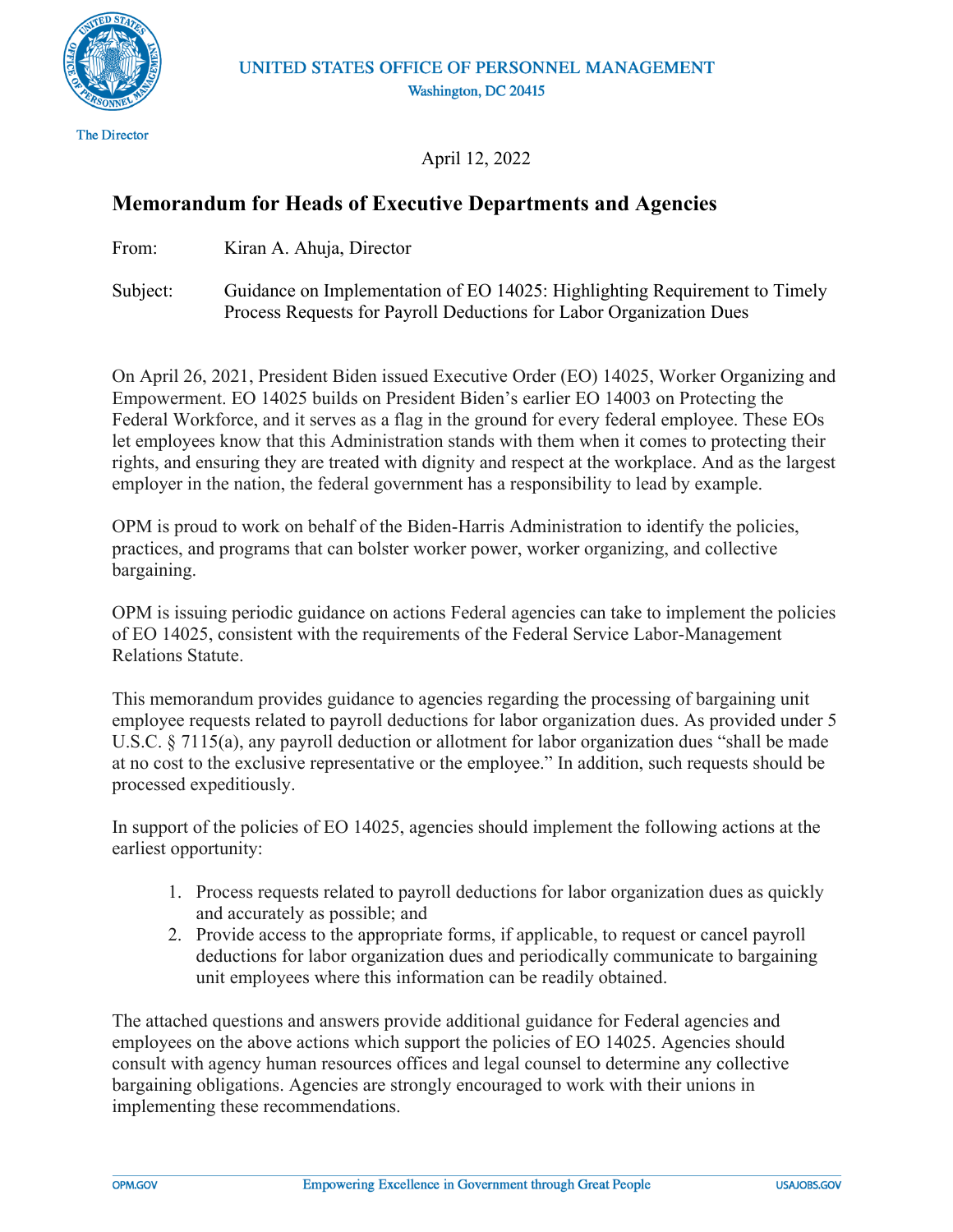OPM is reviewing the Standard Form (SF) 1187, Request for Payroll Deductions for Labor Organization Dues, and the SF 1188, Cancellation of Payroll Deductions for Labor Organization Dues, to determine if any improvements can be made to these forms to facilitate processing of requests related to payroll deductions for labor organization dues. Additional guidance may be released in the future.

#### **Additional Information**

Agency headquarters-level human resources offices may contact OPM at  $\frac{awr(\partial_{\theta}^{\theta})}{a}$  with additional questions. Agency field offices should contact their appropriate headquarters-level agency human resources offices.

cc: Chief Human Capital Officers Human Resources Directors

Attachment – Frequently Asked Questions on Union Dues Processing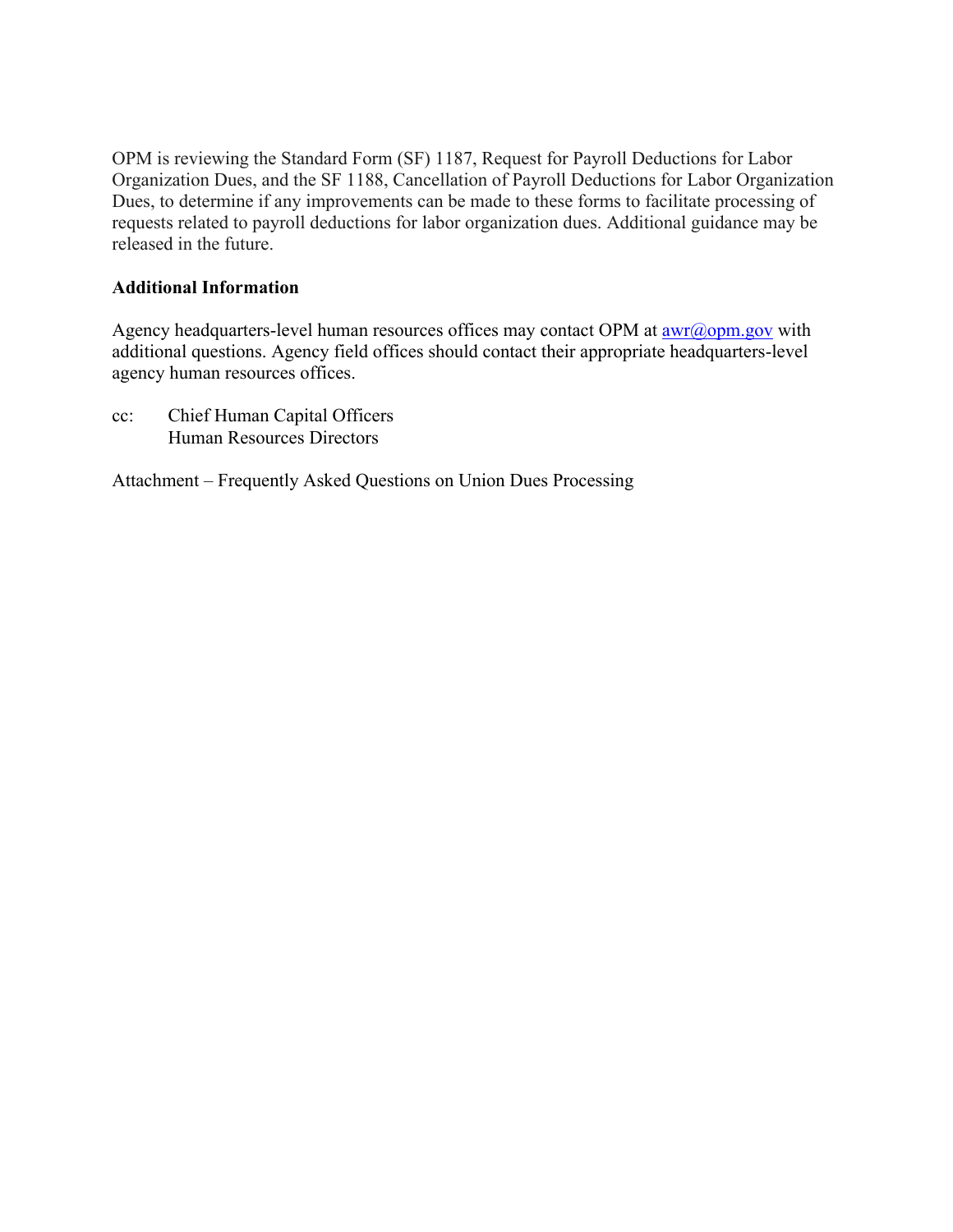## **Frequently Asked Questions on Union Dues Processing**

The following frequently asked questions (FAQs) were developed in support of the policies under Executive Order 14025. The purpose of the FAQs is to provide agencies and employees with helpful information about processing dues payments for union membership. The subjects contained herein may be subject to collective bargaining. Agencies should review collective bargaining agreements and consult with agency human resources offices and legal counsel to determine any collective bargaining obligations. Agencies are strongly encouraged to collaborate with labor unions to ensure reliable and efficient processes regarding union dues.

## **1) Why is OPM issuing this guidance?**

As the nation's largest employer, the Federal government has the unique opportunity to lead by example and serve as a model employer. By supporting the President's policy in Executive Order (EO) 14025 to encourage worker organizing and collective bargaining, the Federal government is highlighting the positive impact that unions have in all workplaces.

## [Read EO 14025 on Worker Organizing and Empowerment.](https://www.govinfo.gov/content/pkg/FR-2021-04-29/pdf/2021-09213.pdf)

## **2) How do I join a union?**

If you are a bargaining unit employee and wish to join a union (i.e., become a dues paying member of the union), you may use [Standard Form 1187, Request for Payroll Deductions for](https://www.opm.gov/forms/pdf_fill/sf1187.pdf)  [Labor Organization Dues](https://www.opm.gov/forms/pdf_fill/sf1187.pdf) or any comparable form or process the agency and/or union uses. Bargaining unit employees may contact their local union or the agency's human resources office for more information on the appropriate form or process used in their agency for dues deduction. Employees should check with their local union regarding the full benefits of union membership.

# **3) Do I have to be a dues-paying member before I can be represented by the union?** No. Federal bargaining unit employees have a right to fair representation by the exclusive representative regardless of their membership status.  $5 \text{ U.S. Code } \S$  7114. provides that "an

exclusive representative is responsible for representing the interests of all employees in the unit it represents without discrimination and without regard to labor organization membership."

However, a union's duty of fair representation only extends to matters within the union's powers and responsibilities as the exclusive representative of bargaining unit employees under the Federal Service Labor-Management Relations Statute (Statute). Thus, the duty of fair representation extends to matters concerning collective bargaining over terms and conditions of employment and the grievance/arbitration process under the labor contract, but not to claims by employees under other employment laws. *See, e.g. Antilles Consolidated Education Association, (OEA/NEA), San Juan, PR*[, 36 FLRA 776\(1990\)](https://www.flra.gov/decisions/v36/36-079.html)*; AFGE, Local 1345, Fort Carson and AFGE*, *[53 FLRA 1798 \(1998\)](https://www.flra.gov/decisions/v53/53-161.html)*. A union therefore does not violate its duty of fair representation, when, for example, it provides legal representation or assistance to dues paying members in such matters as preparing their wills, or filing an EEOC complaint or an MSPB appeal, but not to employees who are in the bargaining unit but are not dues paying union members. See *National Treasury Employees Union v. Federal Labor Relations Authority, 800 F.2d 1165 (D.C. Circ. 1986)*.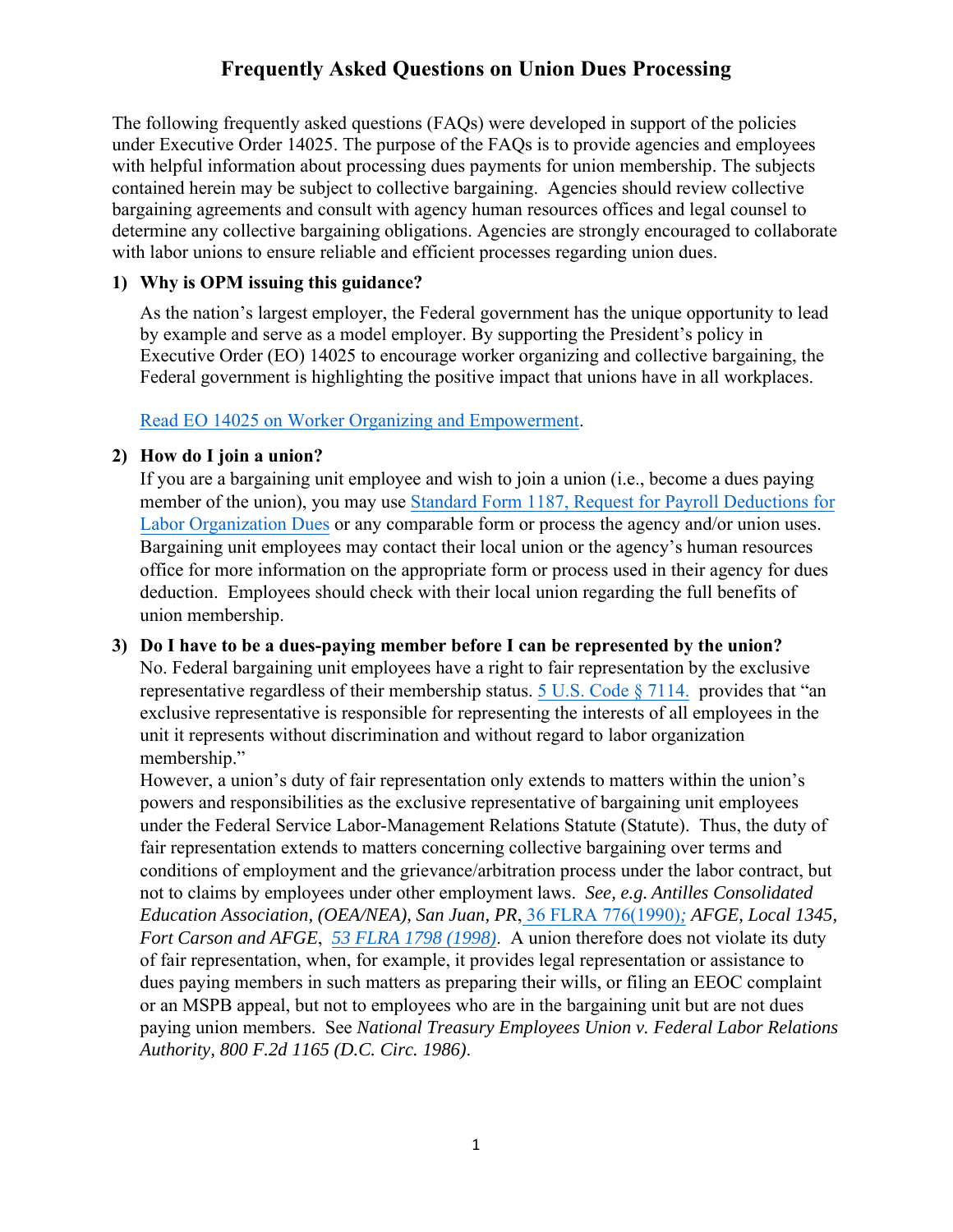# **Frequently Asked Questions on Union Dues Processing**

#### **4) How quickly does my agency have to process my request for payroll deductions for labor organization dues?**

While the law does not explicitly provide a specific time limit for an agency to process an employee's request that the agency make deductions from pay for union dues, the Federal Labor Relations Authority (FLRA) has held that such requests must be processed "expeditiously". In *HHS, SSA and AFGE Local 1346[, 3 FLRA 264 \(1983\)](https://www.flra.gov/decisions/v13/13-045.html)*, the FLRA found a failure to process dues withholding authorizations "expeditiously" violated [5 U.S. Code](https://www.flra.gov/resources-training/resources/statute-and-regulations/statute/statute-subchapter-ii-rights-and-5)   $7116(a)(1)$  and  $(8)$  and emphasized that this failure was a violation even if the delay in processing is unintentional.

#### **5) What happens if my agency doesn't expeditiously process my request for payroll deductions for labor organization dues?**

If the agency does not expeditiously process a withholding authorization, the agency may be found guilty of an unfair labor practice and ordered by the Federal Labor Relations Authority to remit to the union an amount equal to the dues it should have withheld from your pay. If you have properly submitted a dues withholding authorization and you believe your agency is failing to comply with it, you should notify HR and your union without delay.

#### **6) Can the agency delay the employee's request for dues allotment when the agency has a question of unit status or there is no agreement in place?**

[5 U.S. Code § 7115\(a\)](https://www.flra.gov/resources-training/resources/statute-and-regulations/statute/statute-subchapter-ii-rights-and-4) provides that "if an agency has received from an employee in an appropriate unit a written assignment which authorizes the agency to deduct from the pay of the employee amounts for the payment of regular and periodic dues of the exclusive representative of the unit, the agency shall honor the assignment and make an appropriate allotment pursuant to the assignment." This requires the agency to honor the employee's request for dues withholding whether or not there is a collective bargaining agreement in place between the agency and the union representing the employee. If an agency has a reasonable disagreement with the union over whether an employee should be included in the bargaining unit, this may be resolved in "unit clarification" proceedings before the FLRA. Unit clarification decisions typically do not provide for the retroactive withholding or payment of union dues.

#### **7) When an employee is temporarily placed in a position outside of the bargaining unit (e.g., reassignment, detail, promotion), should agencies cease collecting dues? If so, can collection of dues begin automatically when the employee returns to the bargaining unit when the temporary departure is over or is the employee required to submit a new SF-1187 (or comparable form)?**

Under  $5$  U.S. Code  $\frac{8}{9}$  7115(a) and (b)(1), an agency may not deduct union dues from the pay of an employee who is no longer in an appropriate bargaining unit and the bargaining agreement between the union and the agency no longer applies to that employee. This means that when an employee is detailed, reassigned, or promoted to a position outside of the bargaining unit, the agency is no longer authorized to make dues deductions on behalf of the union from the employee's pay and the deductions must stop. If an employee's departure is expected to be permanent, the employee must submit a new SF-1187 or other authorization upon returning to the bargaining unit in order for dues deductions to resume*. American Federation of Government Employees, Local 2058 and U.S. Department of the Interior,*